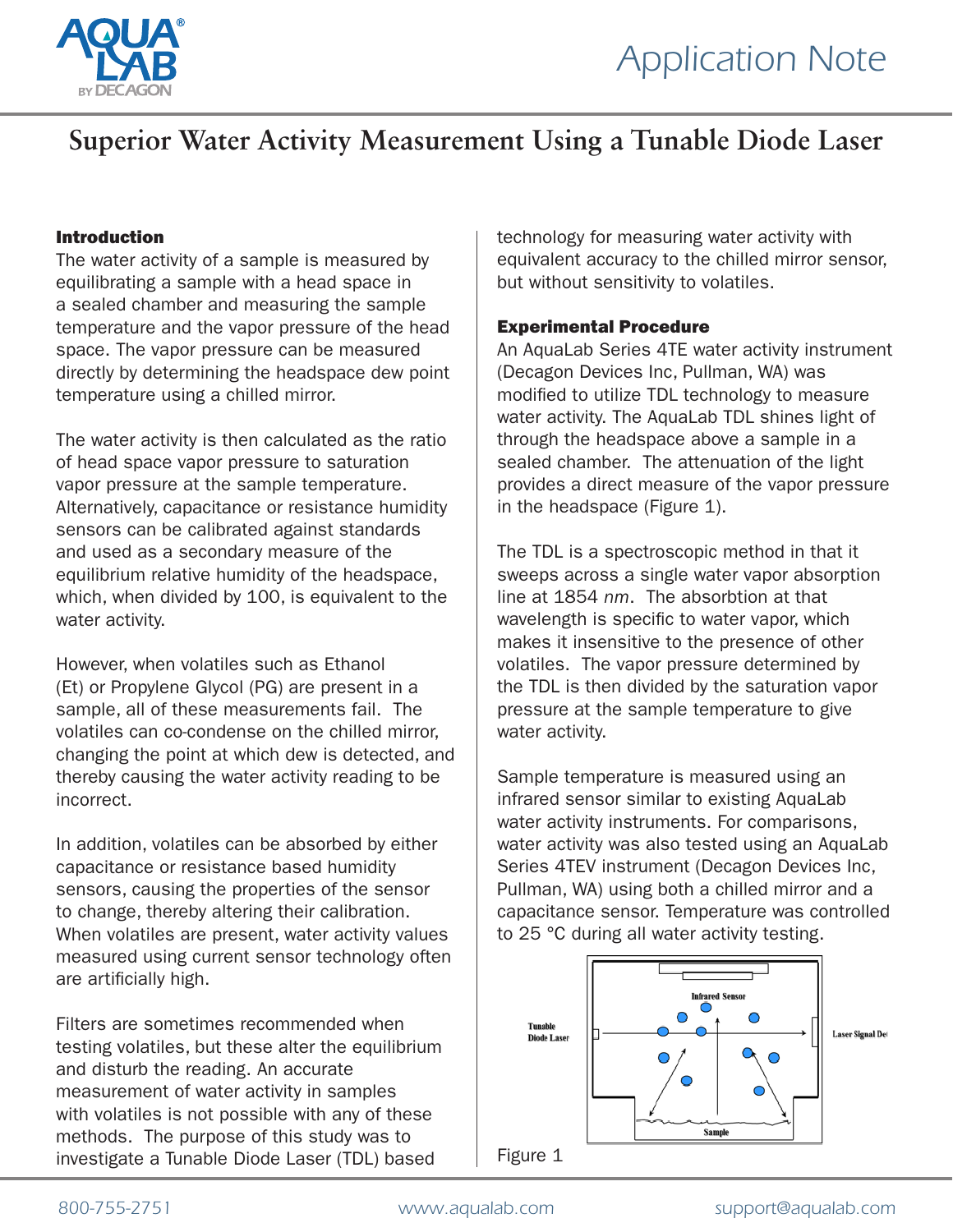



Water activity standards of 0.25 *aw,* 0.50 *aw*, 0.76 *aw*, and 1.00 *aw* were measured with all potentially problematic oil and lubricant samples were measured with all 3 sensors, sample included: brake fluid DOT3, 10W-30 oil, spindle oil, way oil, hydraulic oil, cutting oil concentrate, and diluted cutting oil. Finally, the water activity of solutions containing 5.0%, 25.0%, 50.0%, and 75.0% concentrations of Et in water were tested. All water activity tests were repeated 4 times and were performed on 3 replications for each sample. Results were averaged across all readings when available. Water activity readings that differed by more than 0.003 *aw* (the reported accuracy of the chilled mirror method) were considered to be significantly different.

# Testing Results

The TDL *aw* sensor performed better than the capacitance sensor in accuracy and precision on the *aw* standards, and was equivalent to or better than the chilled mirror sensor (Table 1). This would indicate that the TDL technology can be considered equal to the chilled mirror sensor in water activity testing performance. The chilled mirror water activity method is generally accepted as the fastest and most accurate way to measure water activity. The TDL method is similar in test time to chilled mirror, since the time determining step of both methods is vapor equilibrium of the sample to the headspace.

The TDL water activity sensor measured water activity values that were significantly lower than the chilled mirror for all of the samples tested, indicating a lack of sensitivity by the TDL sensor (Table 2). The chilled mirror sensor is particularly sensitive to the 10W-30 motor oil and diluted cutting oil, as evidenced by the inability to make readings, but the TDL sensor was able to read both correctly with no issues. The capacitance sensor reported water activity values similar to the TDL sensor and followed the trend of being lower than the chilled mirror sensor for spindle oil, way oil, and hydraulic oil. However, for the cutting oil concentrate, the capacitance sensor reported water activity values higher than even the chilled mirror sensor, while the TDL was significantly lower than both of the other sensors. These results provide evidence that while the capacitance sensor can handle many samples with volatiles better than the chilled mirror sensor, even the capacitance sensor can be impacted by some products. The TDL however showed no such weakness.

Table 1. Water activity performance on salt standards for the TDL, chilled mirror, and capacitance water activity sensors.

| <b>Sensor</b> | 0.25 a <sub>w</sub> |                | 0.50 a <sub>w</sub> |                | 0.76 a <sub>w</sub> |                | 1.00 $a_{w}$ |                |
|---------------|---------------------|----------------|---------------------|----------------|---------------------|----------------|--------------|----------------|
|               | Average             | <b>Std Dev</b> | Average             | <b>Std Dev</b> | Average             | <b>Std Dev</b> | Average      | <b>Std Dev</b> |
| <b>TDL</b>    | 0.2490              | 0.0007         | 0.5017              | 0.0007         | 0.7611              | 0.0009         | 0.9999       | 0.0016         |
| Chilled       | 0.2519              | 0.0017         | 0.4906              | 0.0004         | 0.7580              | 0.0016         | 0.9961       | 0.0015         |
| Cap           | 0.2506              | 0.0053         | 0.5004              | 0.0115         | 0.7467              | 0.0105         | 0.9983       | 0.0011         |

*\* A difference >0.003 aw of average values from the actual value of the standard and a standard deviation > 0.001 aw are considered out of specification.*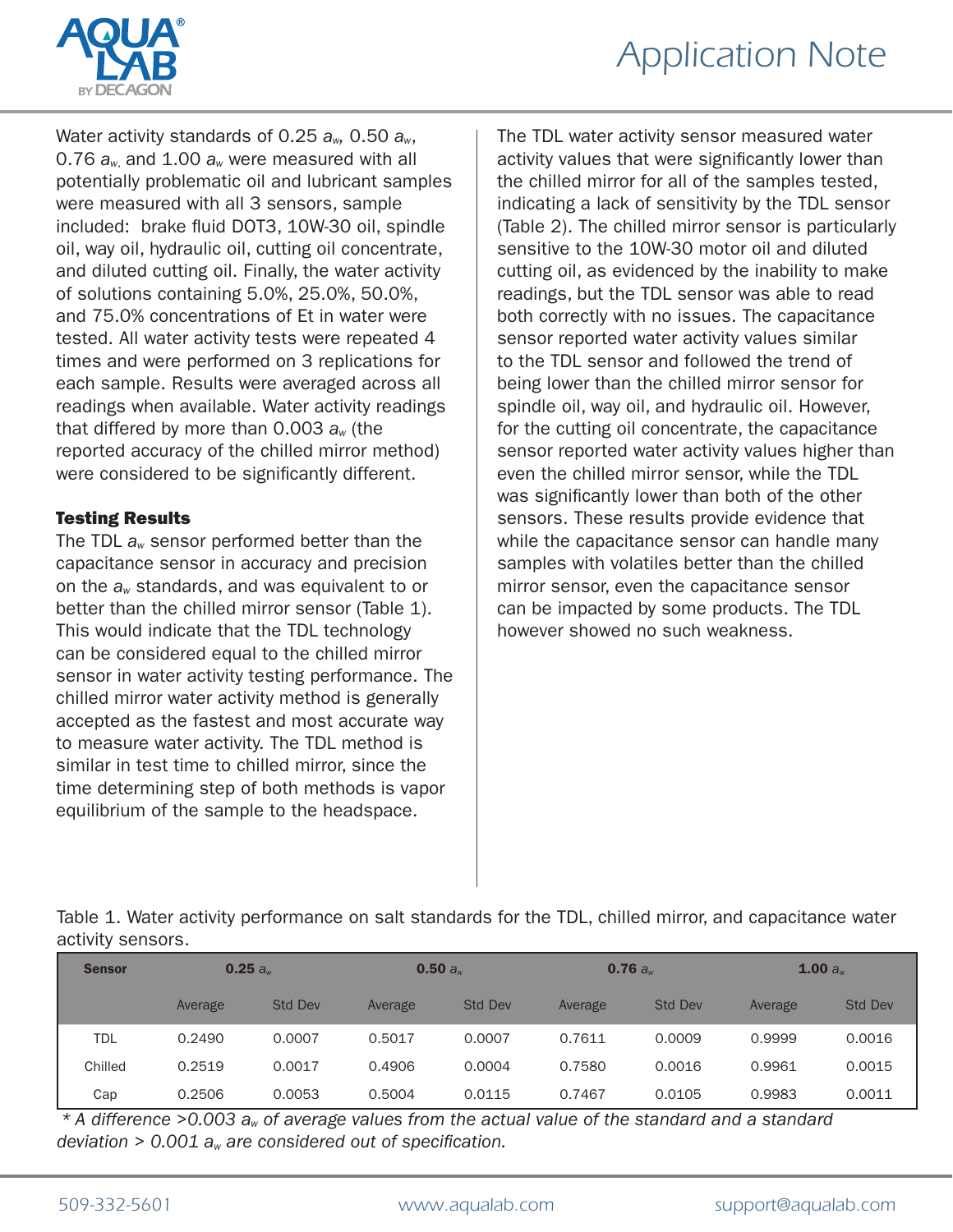

Table 2. Average water activity values\* and standard deviations of volatile containing products as measured using the TDL, capacitance, and chilled mirror sensors.

| <b>Sensor</b> | <b>Brake Fluid DOT3</b> |                | <b>10W-30</b>       |                | <b>Spindle Oil</b> |                | <b>Way Oil</b> |                |
|---------------|-------------------------|----------------|---------------------|----------------|--------------------|----------------|----------------|----------------|
|               | Average                 | <b>Std Dev</b> | Average             | <b>Std Dev</b> | Average            | <b>Std Dev</b> | Average        | <b>Std Dev</b> |
| <b>TDL</b>    | 0.0298a                 | 0.0004         | 0.2132 <sub>b</sub> | 0.0001         | 0.2224c            | 0.0004         | 0.2251c        | 0.0001         |
| Chilled       | 0.0279b                 | 0.000          | <b>NA</b>           | NA             | 0.3049a            | 0.001          | 0.2881a        | 0.001          |
| Cap           | 0.0233c                 | 0.001          | 0.2494a             | 0.001          | 0.2616b            | 0.001          | 0.2406b        | 0.001          |

*\* Average values in columns followed by the same letter are not significantly different (p<0.05).*

Table 3. Average water activity values\* and standard deviations of volatile containing products as measured using the TDL, capacitance, and chilled mirror sensors.

| <b>Sensor</b> | <b>Hydraulic Oil</b> |                | <b>Cutting Oil Concentrate</b> |                | <b>Cutting Oil Diluted</b> |                |  |
|---------------|----------------------|----------------|--------------------------------|----------------|----------------------------|----------------|--|
|               | Average              | <b>Std Dev</b> | Average                        | <b>Std Dev</b> | Average                    | <b>Std Dev</b> |  |
| <b>TDL</b>    | 0.2362c              | 0.0001         | 0.8883c                        | 0.001          | 1.00a                      | 0.0006         |  |
| Chilled       | 0.3202a              | 0.001          | 0.9261b                        | 0.002          | <b>NA</b>                  | <b>NA</b>      |  |
| Cap           | 0.2943b              | 0.001          | 0.9371a                        | 0.003          | <b>NA</b>                  | <b>NA</b>      |  |

*\* Average values in columns followed by the same letter are not significantly different (p<0.05).*

The trend of both the capacitance sensor and the TDL sensor reading lower than the chilled mirror continued for solutions of Ethanol at all concentrations (Table 4). The chilled mirror sensor could not even make measurements of the 50% and 75% ethanol solution, due to an inability to determine an accurate dew point temperature. Even though both the capacitance and TDL sensors recorded lower water activities than chilled mirror at all of the concentrations, the TDL sensor was significantly lower than the capacitance sensor for all of the solutions. A reference to freezing point data, the only other water activity method not susceptible to the presence of volatiles (but with many other challenges), indicates that the lower TDL water activity values are more accurate for these solutions (Table 4). The values reported for the TDL are not statistically equivalent to the freezing point data, but the trend of being lower than the chilled mirror and capacitance sensor holds true for the freezing point data. Agreement to the freezing point data is made further difficult by the freezing point data being only

appropriate for water activity values higher than 0.90 *aw*.